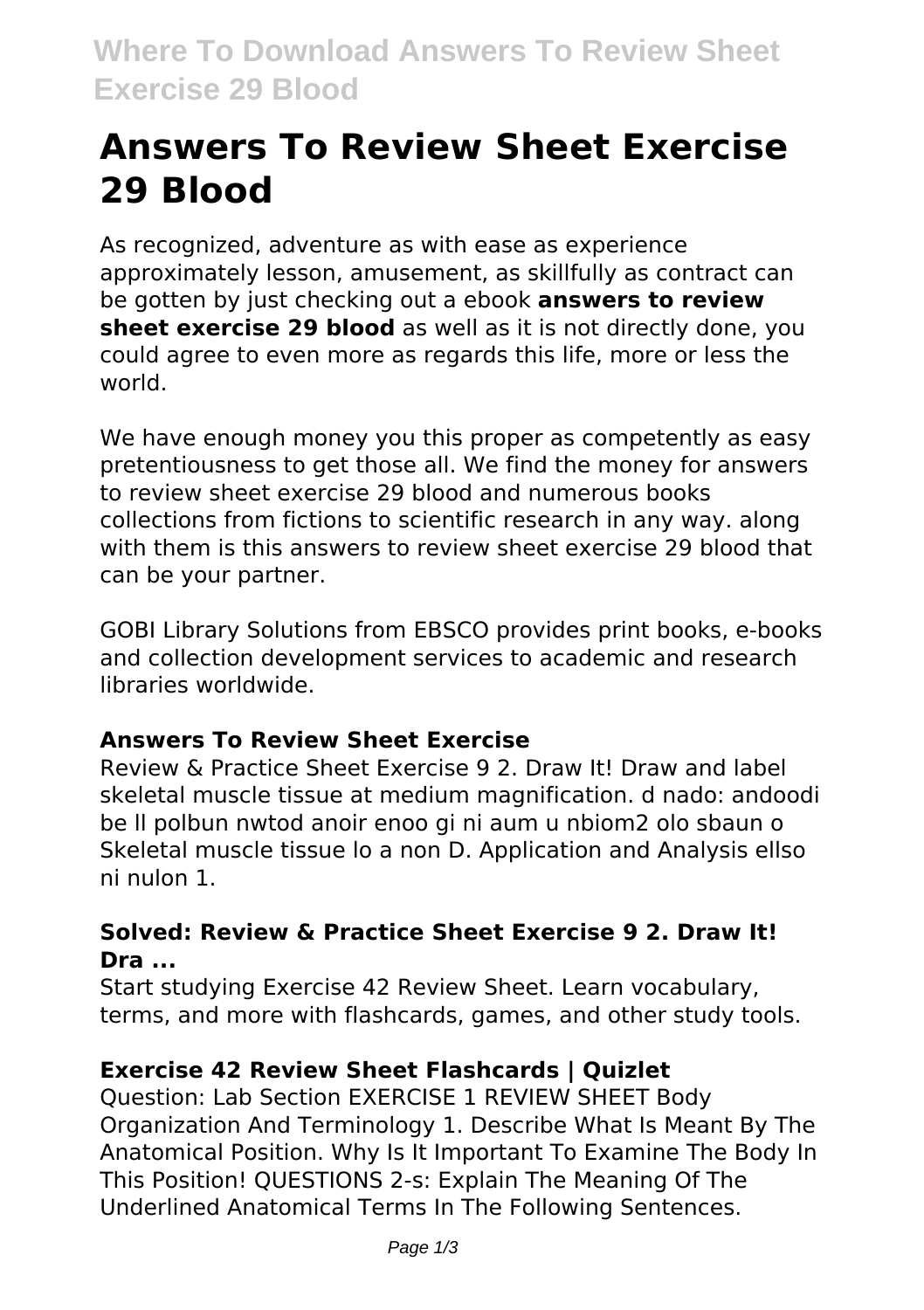# **Solved: Lab Section EXERCISE 1 REVIEW SHEET Body Organizat ...**

Review & Practice Sheet Exercise 2 to the elbow 12. The trunk is superior to the pubis. 13. Where it attaches to the elbow, the brachium is proximal 14. The buttock is exterior to the pubis. 15. The shoulders are superior to the hips. E. Definitions Define each of the following terms. 1.

#### **Solved: Review & Practice Sheet Exercise 2 To The Elbow 12 ...**

NAME 7 The Integumentary System LAB TIME/DATE REVIEW SHEET EXERCISE Basic Structure of the Skin 1. Complete the following statements by writing the appropriate word or phrase on The two basic tissues of which the skin is composed are dense irregular connective tissue, which makes up the dermis, and L, which forms the dermis.

#### **Solved: NAME 7 The Integumentary System LAB TIME/DATE REVI ...**

REVIEW SHEET Classification of Tissues 6exerciseA Review Sheet 6A 135 Tissue Structure and Function—General Review 1. Define tissue: 2. Use the key choices to identify the major tissue types described below. Key: a. connective tissue b. epithelium c. muscle d. nervous tissue 1. lines body cavities and covers the body's external surface

#### **NAME LAB TIME/DATE REVIEW SHEET exercise Classification of ...**

This contains the answer the review sheet, and the activities from the book Human Anatomy & Physiology Laboratory Manual, 11th edition, by Elaine, N. Marieb and Lori A. Smith.

#### **Exercise 1: Review Sheet: The Language of Anatomy ...**

REVIEW SHEET EXERCISE 5 Tissues Name Lab Section Date Vance cash 002 9/4/2010 1. Complete the following table. Function Structure Type of Epithelium Location blood vessels Cendolew) b body cavities (mesele C. single layer of flattened. Simple squamous ctils f Trachea d. pse dostalified columna e. 1 Protectia friction 9.